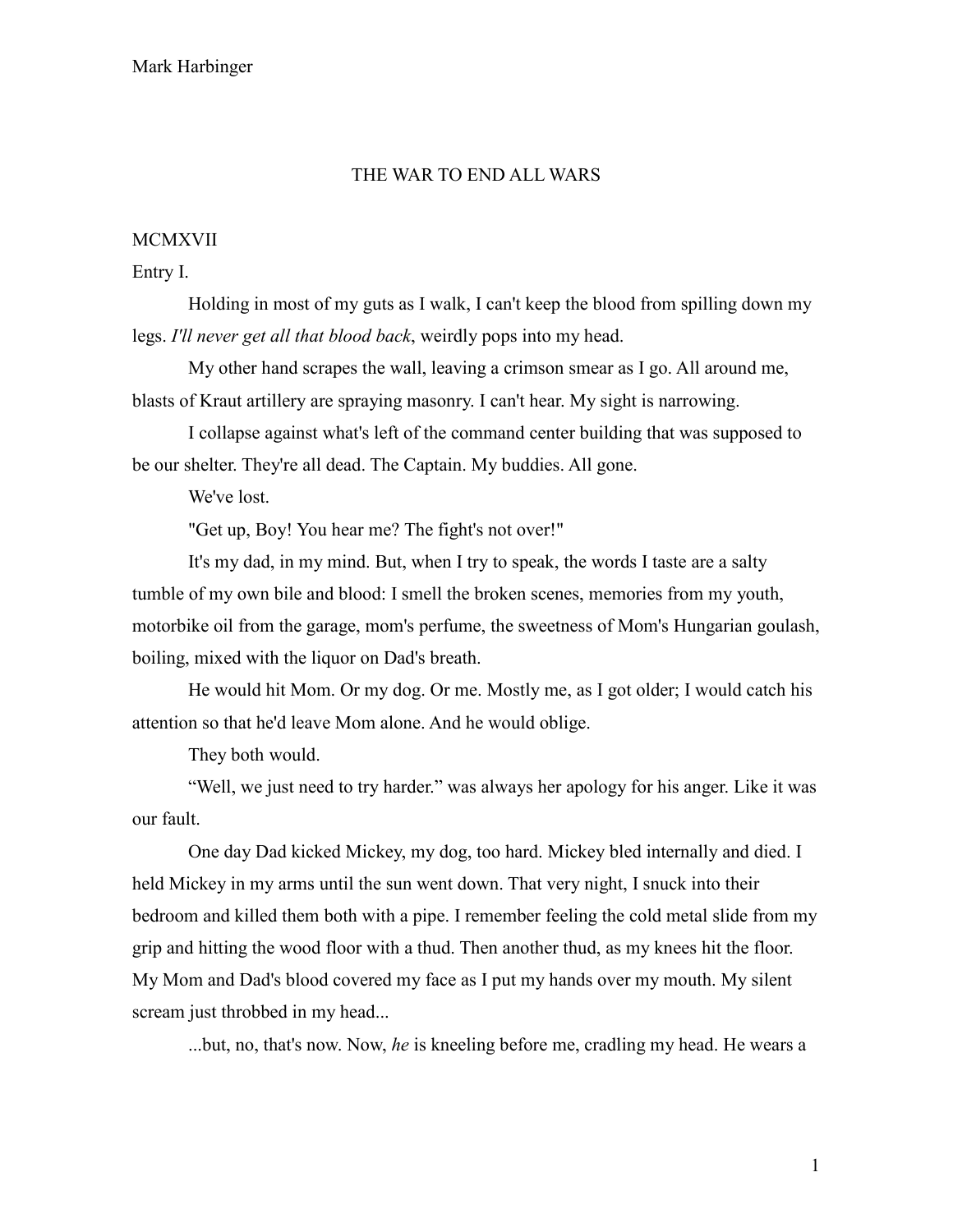medic's helmet. I don't know his name. He was the one talking, not my memory of Dad. Now he is yanking at my arm, wanting me to get up.

My head pounds, call and response, to the shells. I still can't hear this soldier's voice. He's just moving his damn mouth—*What do you want from me?!* I scream, spraying blood in his face. He wipes the blood from his red stubble and looks at his hand. There is an odd reflection in his eye. He looks around...for help?

And then I can't focus any longer. I shut my eyes. It's so cold and I am so tired. I drop backward...

*"EEAAAAAGHH!"* My neck exploded in pain as my collar bone cracked! Then a morphine warmth courses through me and I can hear it. It's his voice, *the damn medic's voice,* talking to me, sounding like someone shouting underwater while they're drowning. A distorted glamour of a nightmare, it says only:

"I am Riordän. Welcome to the Gyre."

#

When I awaken—days later in my hospital bed—I can already feel the memories of my old life starting to fade. No early childhood memories at all. What was my nickname? Hell, I barely know my name. The doctors say it will come back. "Shell-shock", they call it. But I'm not so sure.

They tell me my name. But I don't think it matters anymore. I can still feel Riordän's mind inside of mine. I ask the doctors about him. There is no record of any medic. Of course not.

This was Entry One, but Entry number Two is the important one. I will write down as much as I can, as quickly as I can, just the way I felt it: before I forget. I mostly just remember the violence. But I had happy times, too, right? Why can't I remember them?

I remember joining the service. War...What's happening? What have I become? I will find him. I will find out.

What is my name?

I must find a pencil.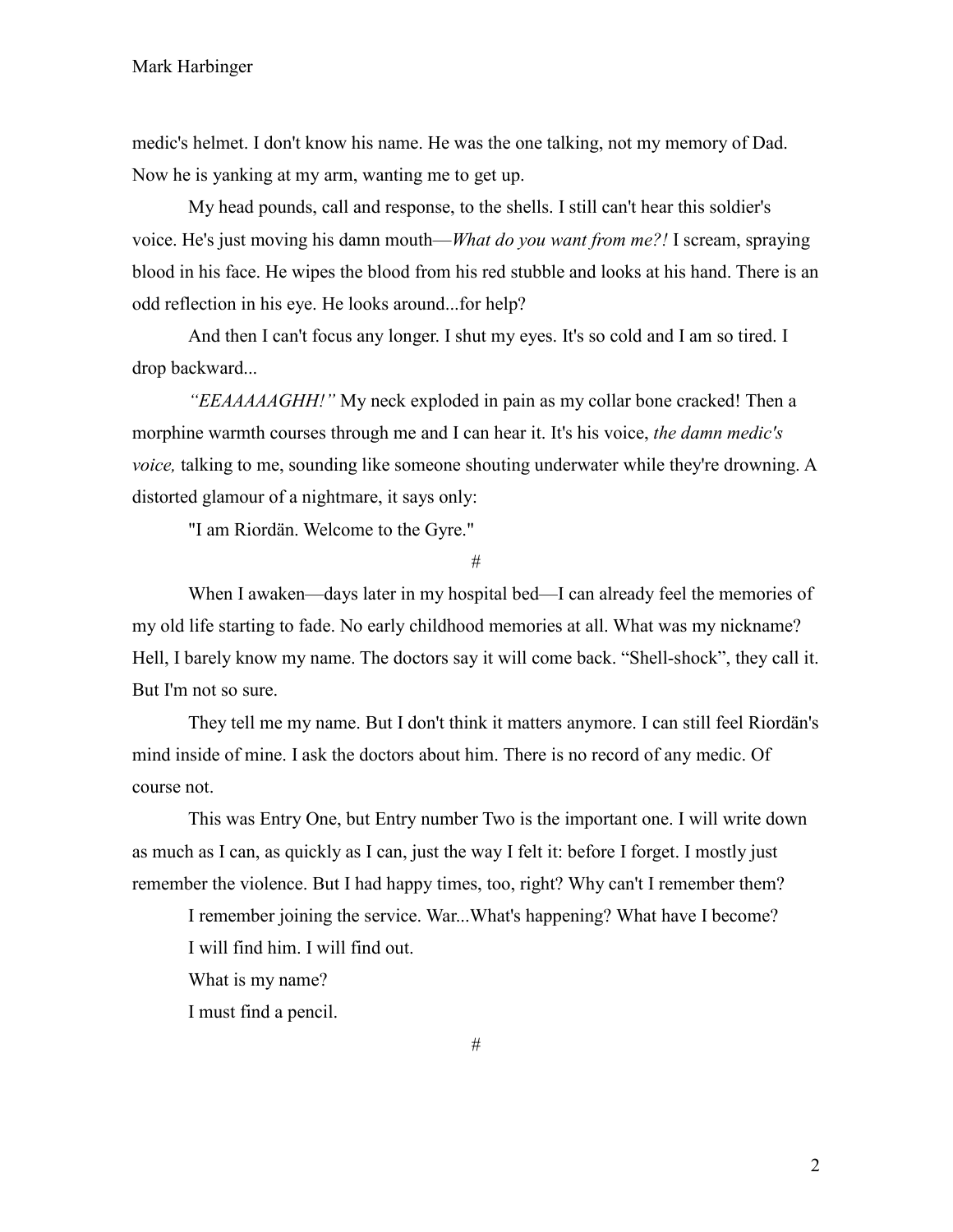## MMXXVII

Entry CMII.

I sympathized with Riordän, my sire. But I never…that is, let's say that I have just never found *time* for the Bellum*\** (\*-that's the Latin word for "war", of course we would use a dead language). I stayed with distant family, and we all stayed within the contract that we had developed for co-existence with the humans.

The contract has been in place, in one form or another for decades: the broad outlines were largely acceptable, in perpetuity.

> i) We each get 140 years of life, dating from the date of our quickening for each of us. Then we self-terminate;

ii) The humans would supply us blood (so no hunting); and

iii) We only *bring over* one Vaempyre each—a replacement for the 'parent' that we'd just lost.

iv) We live however we can. Provided we stay outside of mainstream society.

That was the essence of the deal. The actual document is several thousand pages, including the footnotes. We have several very good attorneys among our number. And so the Gyre enjoys lordship over this planet. We live like Kings and Queens, so long as we do not try to multiply, directly govern, or dominate by force. And, in exchange, we are left alone.

Live and let un-die, as the joke goes.

But there was always a shadow upon my heart. What I had recorded of my childhood, the lesson my birth parents taught me: The way humans really were. Could we afford to just ignore all of that?

Alas, it was true: among the Gyre, I did feel enlightened, without burdens, and those shadows from my previous life were long ignored. I learned and taught computer programming. Unlike many of my brethren, I pursued a life of work rather than leisure. After many successful startups, I own a venture capitalist firm. And I also run a secret network of hacktivists. I achieved degrees and some measure of success in both bio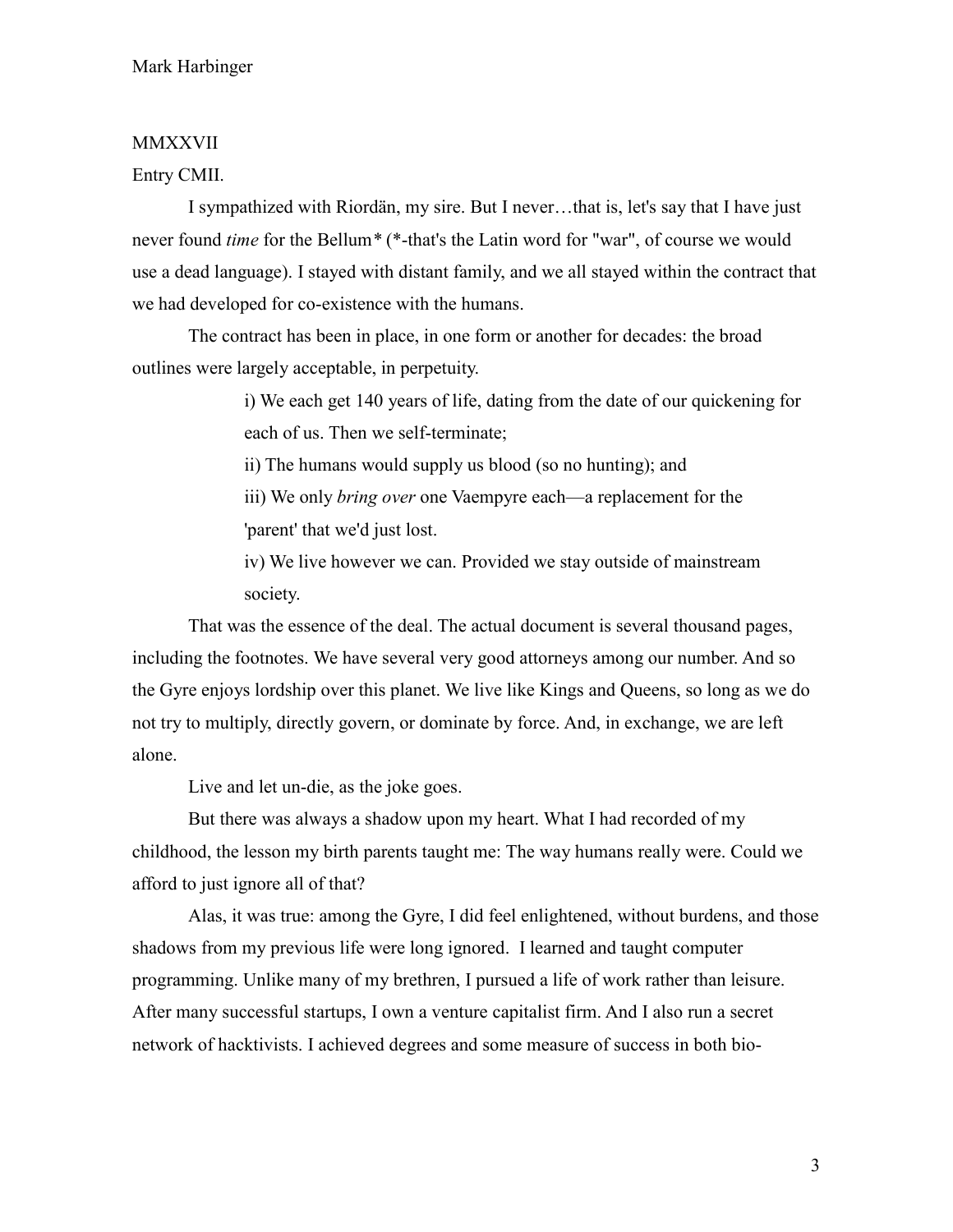engineering and neuro-pathology.

What can I say? I like to stay busy.

But I have just turned 130 and I do miss my sire. Riordän's passing was very early for his time, about thirty-five years ago (he was killed as a radical by the hated human Soulsquads*,* for trying to steal blood from a Processing/Q.A. facility).

After I mourned, I *brought over* my beloved Tessa, a waitress in Tennessee near Graceland. We registered her with the Gyre, North American District. She forgot her previous life, too; but, for her, that was even more reason to stay where she was. To try and stay connected. For my part, I just wanted to share my life with her, my lovely daughter. Despite my sire's beliefs, I never wanted any of this…fight.

But it was recently, just a few years ago, during my penultimate decade, that the accursed humans developed the vaccine. They hid it in the normal flu and other routine vaccine shots. At some point, we began to hear stories. Then, later, each of us had friends whose bites didn't work. By the time the Gyre realized what was happening, it was too late. The vaccine had 99% penetration and our days were numbered. No new Vaempyre.

There were other signs, too. Private detention centers were popping up all over, funded as part of the DOD's "anti-terrorism/anti-illegal immigration" black ops budget. It never made the mainstream news, but the Gyre still had resources enough to find out the truth. The potential was there to house all of us, if they could catch us.

The Bellum, the war, was on (even if never officially declared). And yet, for a long time, I still didn't want to fight, directly. Not initially. This entry is attempting to emphasize that.

Of course, it will be small consolation to those I am about to kill. But, in the end, my parents' lesson holds. Humanity is the evil. But at least it is a *known* evil. And I am nothing if not a professional catastrophist.

So, I shall set about writing all of the necessary code. Is this how God felt?

#

MMXXXVII Entry MXIX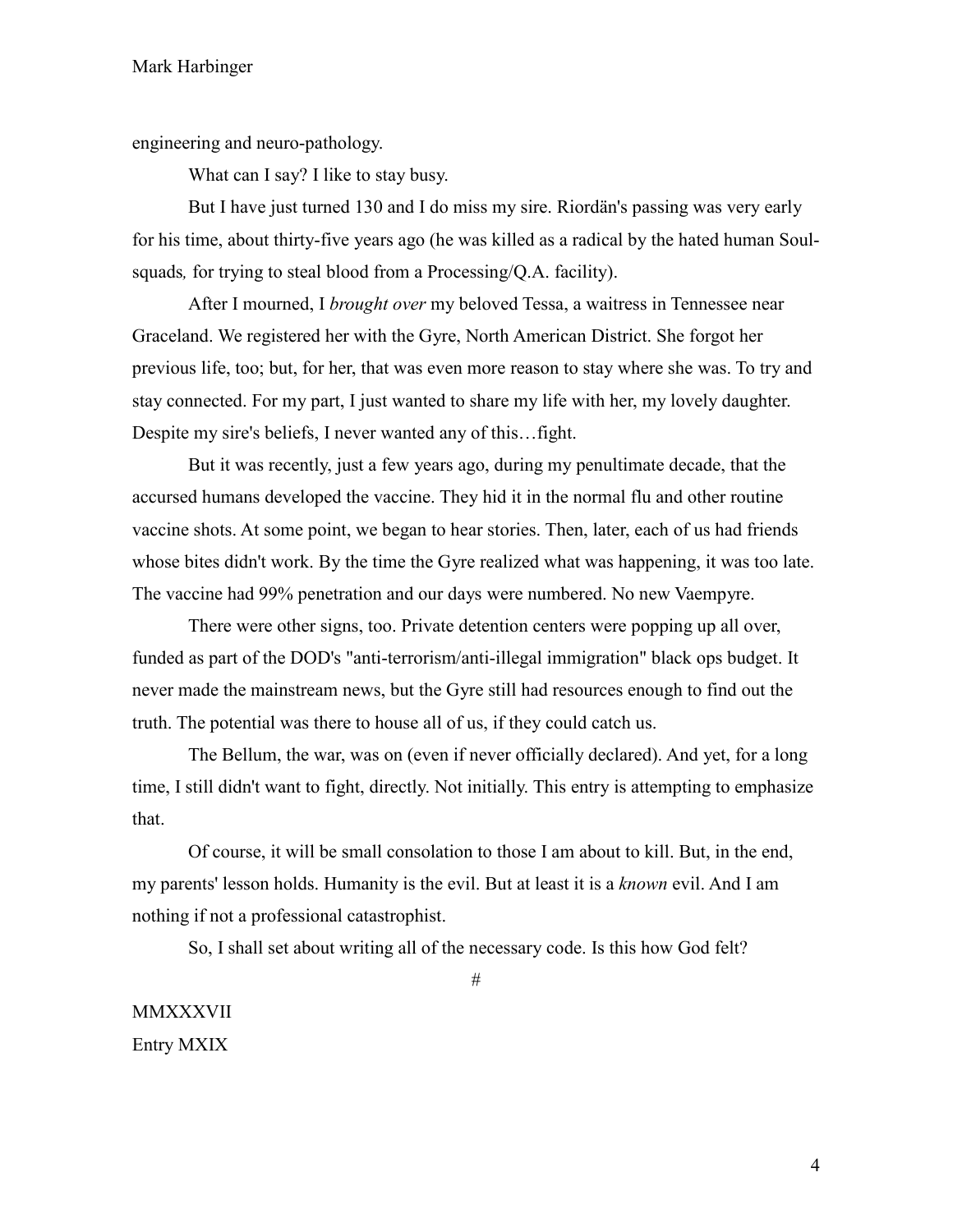The peace treaty has been signed. The cease-fire is permanent. And my brethren in the Gyre have all agreed to be uploaded into the AI subroutine. Unshackled from our physical need to feed, our community can continue to exist, but it will no longer be at odds with the humans. We have two choices: we can live on in a virtual reality, largely of our design, and that is no worse than what we are leaving. Or we can even be downloaded back into automated bodies. A bold new day.

The document is called the *Postbellum Tender.* I signed the PT, myself. Right under my dear Tessa's signature. She had saved me the spot to sign...as she was largely responsible for its negotiation.

I hate her for that. Such betrayal. Does everyone really believe that the Humans will comply? I know better. Once we are all uploaded, they are as likely to delete us as anything else.

Rather than attend the mandatory upload convention (I half expect them to nuke it), I go into hiding. My project, my Magnum Opus, is not done yet...

No more entries for a while. I must hurry.

## #

I am done. I have reached out. Dumping the phone I used to make my anonymous call, I return to my home to pack for my flight. In a moment of reflection, I hang my head and sit back, depressing into the shape of my chair.

For my part, *Anti-Bellum* is what I have named my creation. Antibodies are triggered by the presence of dead cells. Will this be so different?

I told the authorities to meet me at the airport in nearby Denver, in 3 hours. That is when my flight is scheduled to arrive.

#

And so they are there: Three life-size and life-like female technological golems, posing with painted-on *Soul-squad* simulacrum suits, hovering near twenty feet off the ground, outside the terminal. They look like angels as they slowly descend.

"It's time, Father." The program inside that drone speaks with my dear Tessa's voice. The inflection is perfect. Probably because it is not fake—it's her. Or is it? Did the upload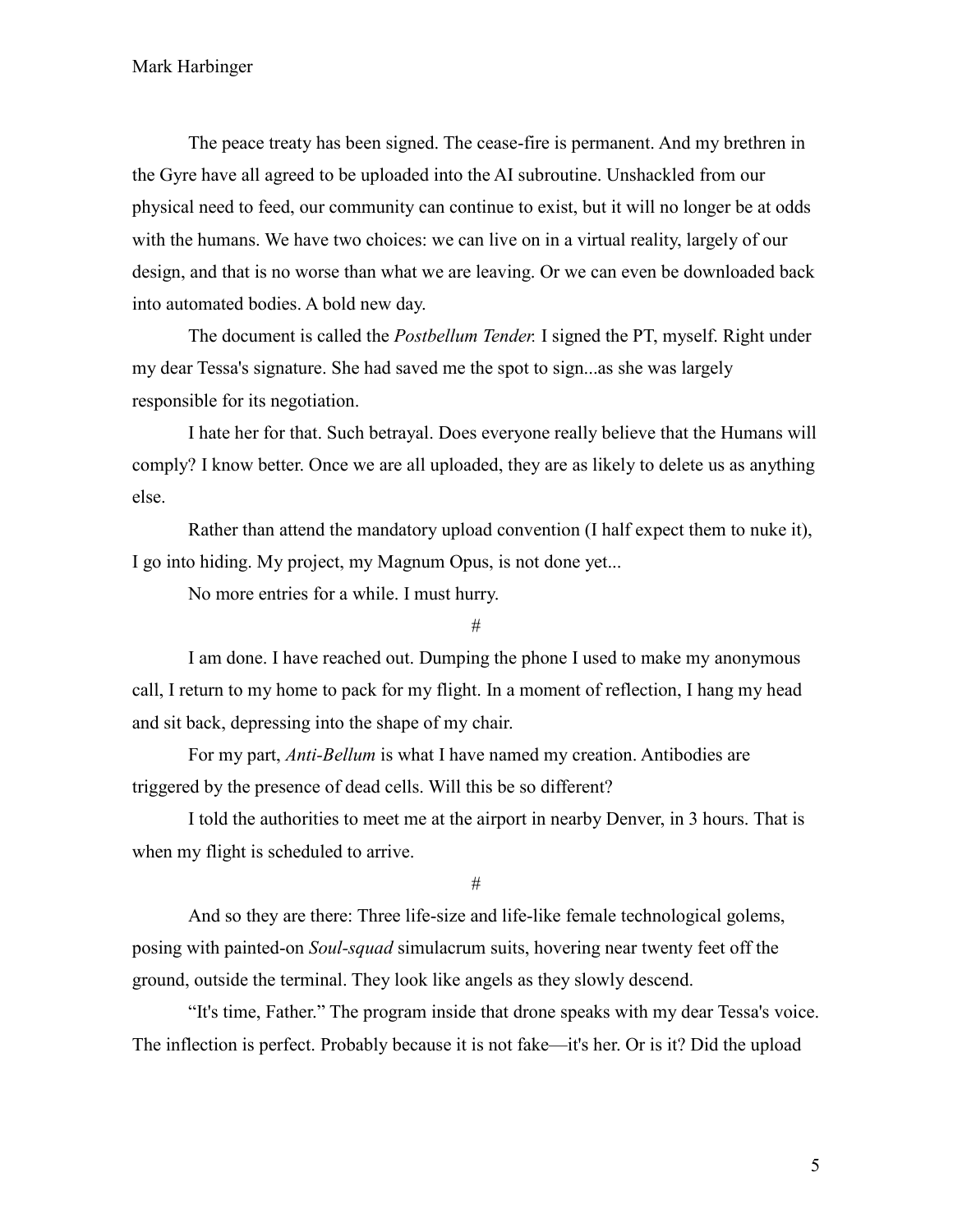work? I cannot honestly tell. But it seems to have.

I want to vomit.

Suddenly, unexpectedly, I am overwhelmed with emotion. As tears slowly appear at the outside corners of my eyes, I look past these technological marvels at the Sun, the allfather, sitting in the sky in all its judgment. It is the source of all life. So what does that make me?

The enormity of what I have done hits me and I stagger backward, as Mother Earth catches me, ass first, on the concrete. My mouth forms and reforms the beginning of several words, opening and closing like a beached fish, before I can speak.

Finally, "Am I the last?"

"Yes," do I detect a note of pride in her voice? "Our family does not do anything small; do we, Father?"

Before I can answer the ruckus starts to erupt behind me, the screams inside the terminal are audible through the sliding glass doors. There is chaos inside.

"Here. You will want to scan this." I hand the nearest drone the empty vial. "It contained Canaanites carrying a virulent bio-agent."

The Drones instinctively get into battle-stance, but I am unmoved.

"By the Elders, Father, what have you done?"

"I isolated it: the genetic mutation of Vaempyrism. Turns out it is, and can be, triggered by certain enviro-genetic catalysts; And I accelerated it. More than that, I weaponized it. Everyone on board my plane..."

The infected start to pour out of the building, then. The first of the passengers were attacking their loved ones in the waiting area as I walked out. Blood screams that I had only heard a few times before in my long life started to cascade as I went up the escalator...

Near as I could tell, there was virtually no downtime between infections. If anything, it was happening a bit faster than I had projected.

And there had been connecting flights. They could nuke this airport right now and it wouldn't be enough.

Good.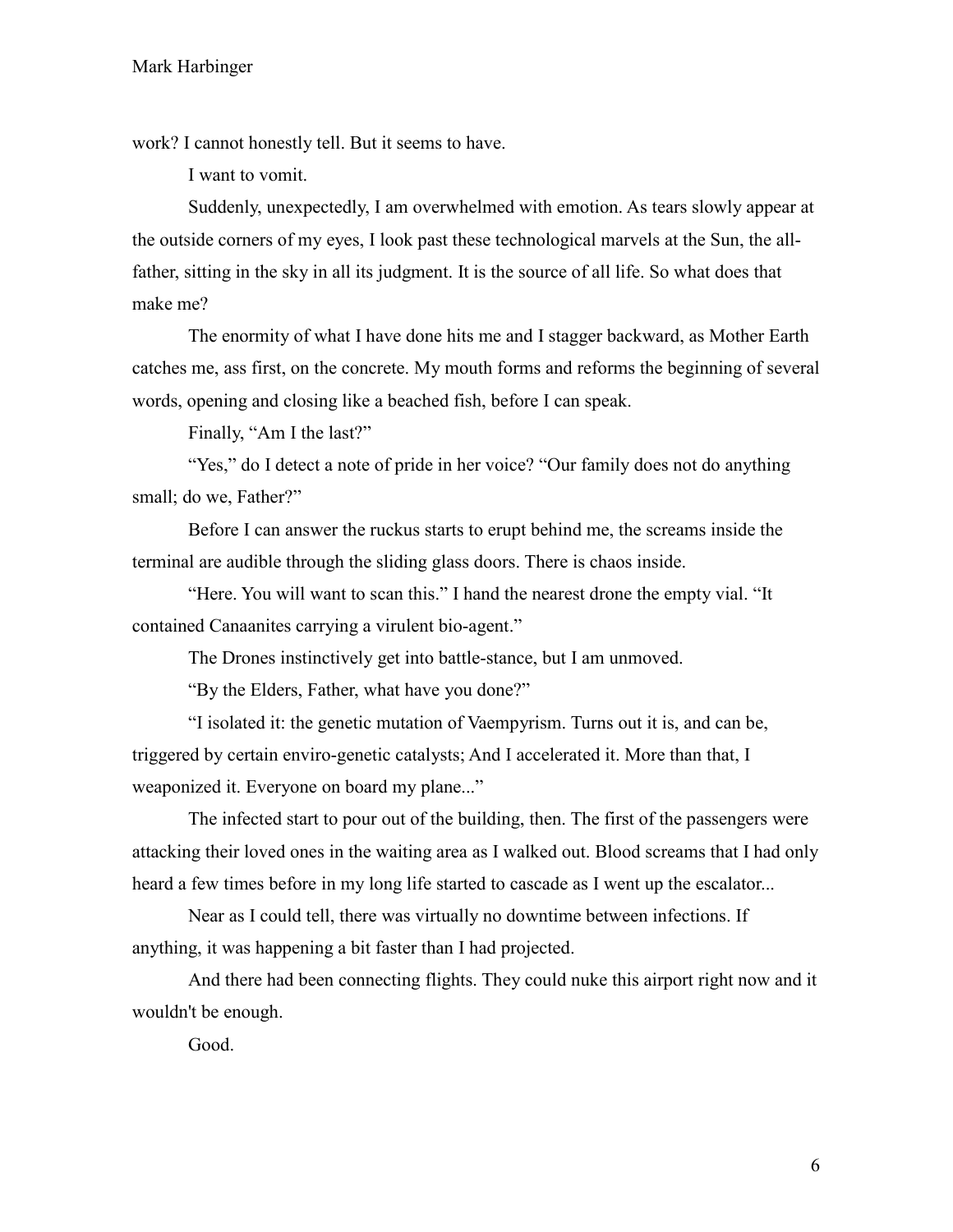Security agents were rushing inside. Two of the Drones peeled off, leaving the one with my Tessa's voice to confront me.

I ignored the melee behind me. Unbidden, I answered her question.

"Now, they will all have to upload them all. Every human. Just to survive. We will no longer be different."

"You want to exterminate all living humans?"

"It is no less monstrous than what they asked of us." I wanted to leave her, then. No, not really. I did not want to say goodbye. Sounding very much like a father, I say: "Look, I have run the numbers...it should take about a month, maybe two...we could get away. We never had that vacation together..."

"Wait! Dad. If you could do this, why didn't you just—?

"Find a cure?"

"Yes!" she screamed.

"BECAUSE THEY NEED TO TRY HARDER!" I engulfed her puny disappointment in my life-long rage.

"Damn it! Dammit, Tessa. They need to try harder...if they don't want to die, then they will have to try *harder.* If they don't want to upload, then they will have to try *harder. Harder* to make a society that is *fair* and *just* for *everyone*; rather than one that secretly picks winners and losers, or, worse yet, one that picks survivors and those damned to destruction."

I sounded more sure of my plan than I was. I wasn't sure of anything, anymore...I remember being sure of things—when I was younger.

I just wish I remembered being alive. Was it like this?

The drone's faceplate couldn't betray emotions, but my daughter's voice could: "I would have protected you. A group of us was aware of their plan to delete us. We had made contingencies."

At that, I smiled. She had just confirmed everything...about them—and, more importantly, about her.

"I never should have doubted you, my brave Tessa," and now my tears flowed